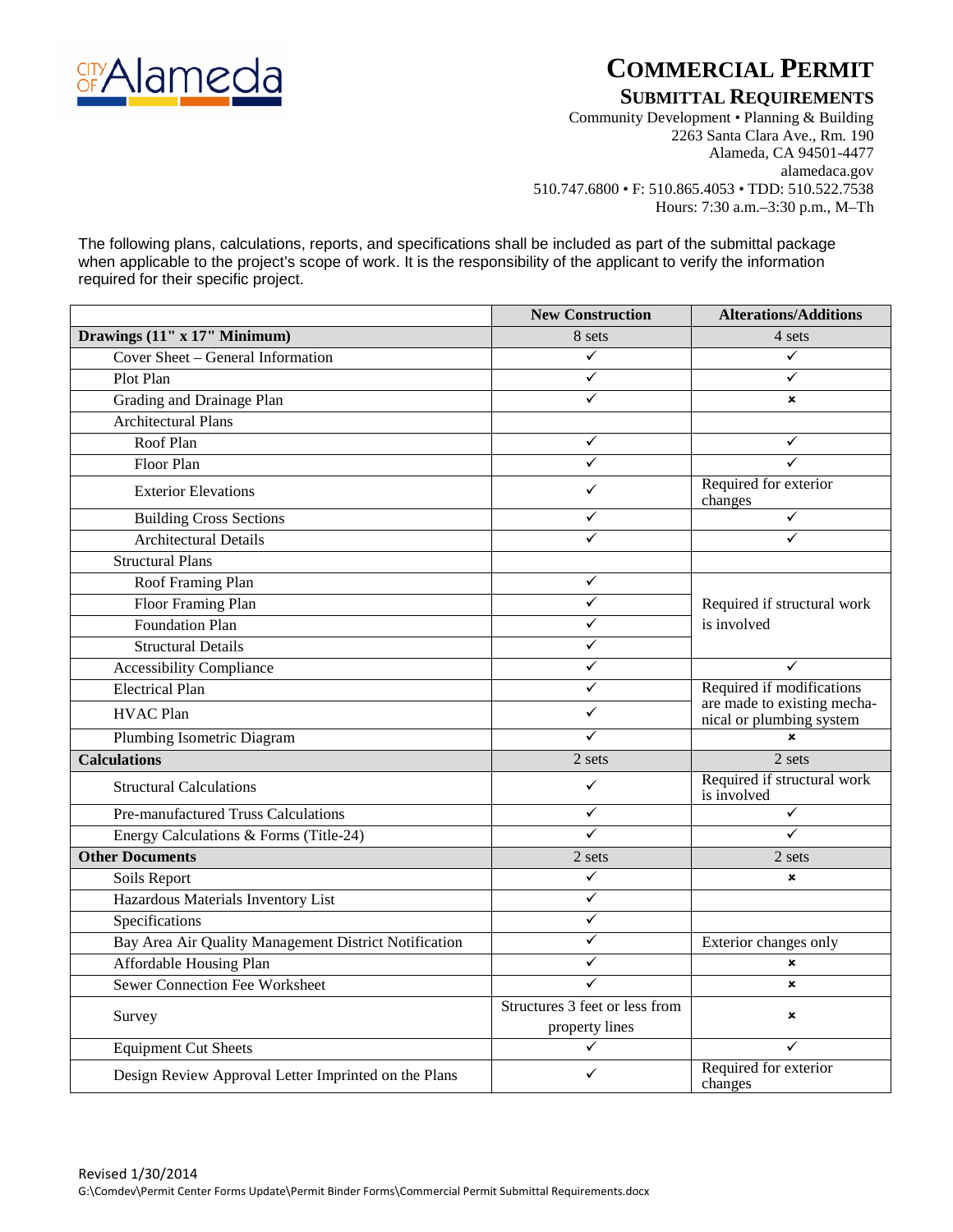

### **GENERAL DOCUMENT SUBMITTAL REQUIREMENTS**

#### **General Information**

- 1. The author/designer must wet sign all pages of documents.
- 2. Design professional's name, title, registration, address, and telephone number.
- 3. Address of property, name and address of the property owner.
- 4. Cover sheet information:
	- a. Applicable codes and editions. (2007 CBC, CMC, CEC, and CPC.)
	- b. Scope of work and description.
	- c. Occupancy and type of construction.
	- d. Gross area by floor(s) and building height.
	- e. Index of drawings.
- 5. Scale of drawings.
- 6. All drawings (plan sheets) must be of the same size and no smaller than 11" x 17".

#### **Plot Plan**

- 1. Surveying (required if new structure is 3 feet or less from the property lines.)
- 2. Lot dimensions.
- 3. Building footprint (both existing and proposed) with all projections and dimensions to property lines.
- 4. Vicinity map and North Arrow.
- 5. Easement and other structures such as fence, garage, well, shed, pool, HVAC equipment.
- 6. Parking layout, driveway locations and new sidewalks (fully detail all disabled accessibility features.)
- 7. Detail exit door locations.

#### **Grading and Drainage:**

- 1. Tops and toes of slopes.
- 2. Pad elevations ground slope drainage scheme.
- 3. Retaining walls and drainage systems. (Structural calculations required for all retaining walls over 4 feet in height measured from the bottom of the footing to the top of the wall.)

#### **Architectural and Structural Plans**

- 1. Architectural roof and floor plans.
- 2. Foundations, roof and floor framing plans.
- 3. Exterior elevations.
- 4. Structural material specifications.
- 5. Truss configurations and locations.
- 6. Typical cross section in each principal axis.
- 7. Exit analysis, exit location(s), egress path and emergency lighting.
- 8. Path of travel to space for accessibility.

#### **Details**

- 1. Window and door schedule including fire rating, hardware, and safety glazing locations.
- 2. Window and exterior door header, jamb and sill details.
- 3. Flashing including vertical junctures of materials.
- 4. Footings, piers, and grade beams.
- 5. Structural sections with connection details at foundation, floor, and roof.
- 6. Roof eaves, overhangs, ridges, parapets, rakes, and gables.
- 7. Handrails and guardrails with support details.
- 8. Detail of fire resistive assemblies.
- 9. Detail all protected penetrations and openings.
- 10. Cross section of fire rated corridors, door ratings, smoke/fire damper locations.
- 11. Finish schedule with flame spread ratings.

#### **Pre-Manufactured Truss Information**

- 1. Truss placement plan with truss identification number and manufacturer's name.
- 2. Detail of all truss splices, connections, and plate sizes.
- 3. Truss design calculations with single line truss diagrams, vertical and lateral loads, and reference to framing plan.
- 4. Stamped and wet signed by registered professional engineer.

#### **Plumbing Plan**

- 1. Plumbing schematic (isometric or one-line) with fixtures and pipe size calculations.
- 2. Chemical waste and piping plan with water pollution control and Haz Mat approval.
- 3. Hydronic heating schematics.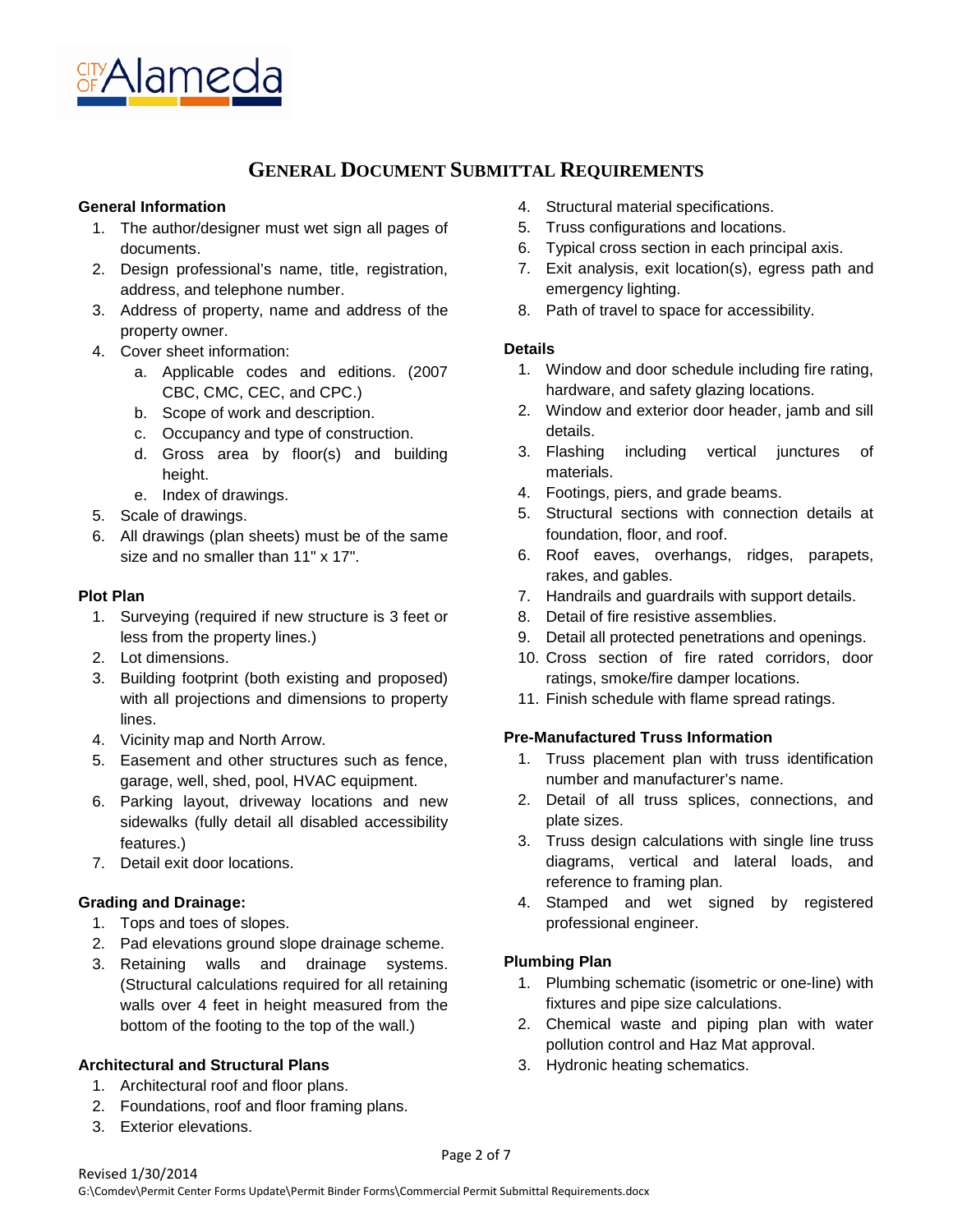

#### **Mechanical Plan**

- 1. HVAC plans location, size, duct layout, smoke/fire dampers.
- 2. Roof/wall penetration details and specifications.
- 3. Environmental and product conveying duct plan.
- 4. Gas piping and sizing calculations.
- 5. Kitchen plan for commercial kitchens and Alameda County Health Department approval stamped plans.

#### **Electrical Plan**

- 1. Outlets, fixtures, switches, smoke detectors, service panels with size and ground, subpanels.
- 2. Wire and conduit sizes on electrical single line drawing.
- 3. Electrical ceiling lighting plan including exit lights, as applicable.

#### **Energy Requirements**

- 1. Forms PERF, ENV, LTG, OLTG, MECH, and HVAC Systems Heating and Cooling Load Summary with all required signatures.
- 2. Print of compliance forms on full size drawings.

#### **Other Plans**

- 1. Storage racks over 6'-0" in height, with anchorage details an calculations prepared by a licensed professional.
- 2. Fire alarm/smoke detection systems.
- 3. Flammable liquid and compressed gas storage areas.
- 4. Spray booths.
- 5. Automatic fire sprinkler/extinguishing systems.

Page 3 of 7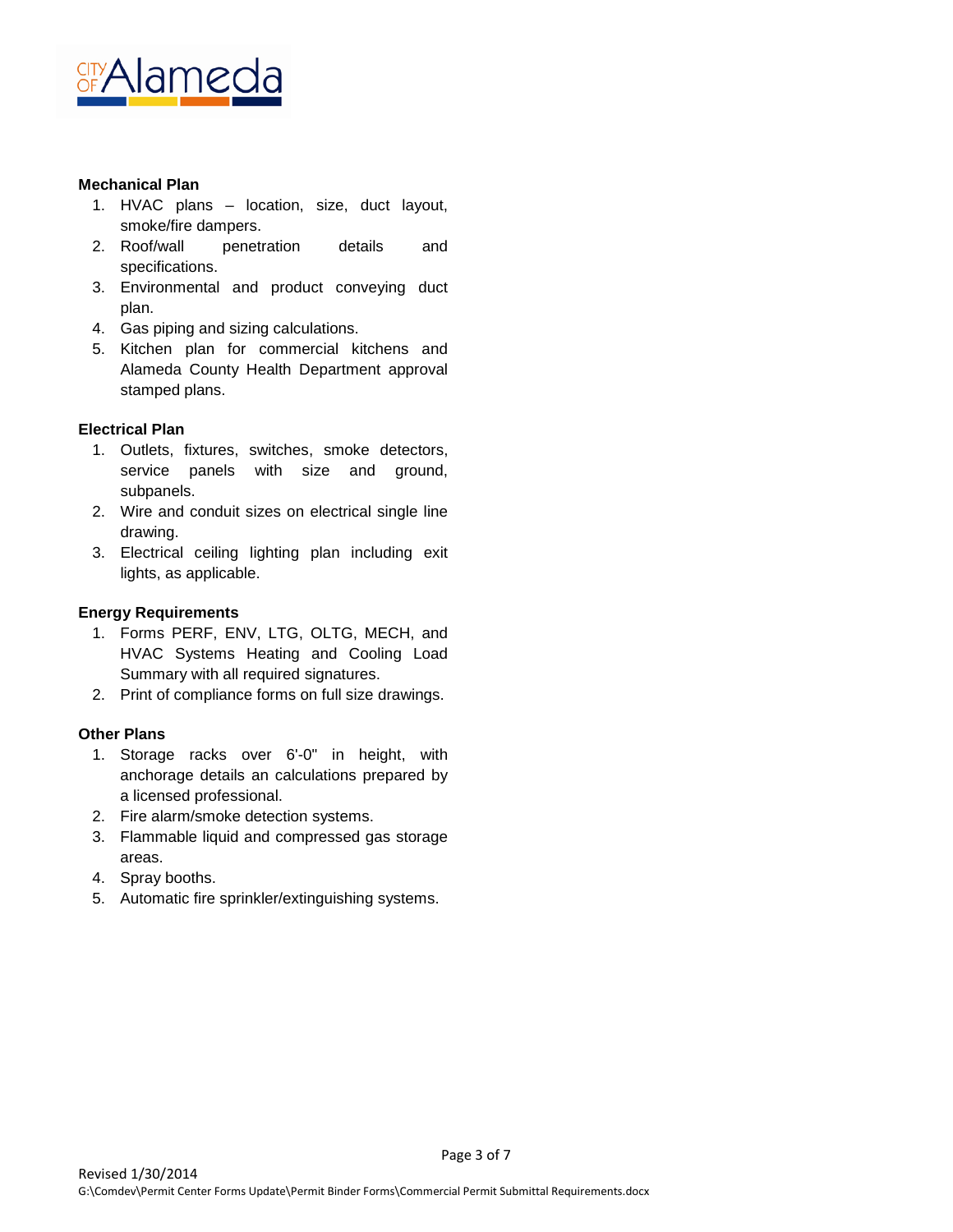

## **COMMERCIAL PROPERTY SUPPLEMENTAL QUESTIONNAIRE**

| Date:                                                                                    | <b>Official Use Only</b>       | <b>Zoning District:</b>       |  |
|------------------------------------------------------------------------------------------|--------------------------------|-------------------------------|--|
| Property Address (Room, Suite #, Bldg. #, if applicable):                                |                                |                               |  |
|                                                                                          |                                |                               |  |
|                                                                                          |                                |                               |  |
| <b>TENANT INFORMATION</b>                                                                | <b>PREVIOUS</b>                | <b>PROPOSED</b>               |  |
|                                                                                          | <b>TENANT/OCCUPANT</b>         | <b>TENANT/OCCUPANT</b>        |  |
| <b>Name of Business</b>                                                                  |                                |                               |  |
| Type of Business (Retail, Office,                                                        |                                |                               |  |
| Manufacturing, Warehouse, Storage,                                                       |                                |                               |  |
| Hotel/Motel, etc.)**If change in use,                                                    |                                |                               |  |
| Affordable Housing Fee Plan must be                                                      |                                |                               |  |
| submitted at time of application.                                                        |                                |                               |  |
| <b>Occupancy Classification</b>                                                          |                                |                               |  |
| Per CBC Chapter 3 (Copy provided)                                                        |                                |                               |  |
| Please explain your business operation and the number of employees on an attached sheet. |                                |                               |  |
|                                                                                          |                                |                               |  |
| <b>BUILDING INFORMATION</b>                                                              | <b>YES</b>                     | NO                            |  |
| Does building have fire sprinkler system?                                                |                                |                               |  |
| Does building have fire alarm system?                                                    |                                |                               |  |
|                                                                                          | Please obtain BAAQMD           |                               |  |
|                                                                                          | application from Building      |                               |  |
|                                                                                          | Permit Center. Prior to permit |                               |  |
| Does building contain asbestos in area of                                                | issuance, a copy of the        |                               |  |
| remodel?                                                                                 | approval letter from BAAQMD    |                               |  |
|                                                                                          | must be received by the        |                               |  |
|                                                                                          | Alameda Building Permit        |                               |  |
|                                                                                          | Center.                        |                               |  |
| Will hazardous materials be stored on this                                               | Please complete Page 2 and     |                               |  |
|                                                                                          | submit a hazardous materials   |                               |  |
| site?                                                                                    | storage plan with application. |                               |  |
| <b>BUILDING AREA</b>                                                                     | <b>Total Square Footage:</b>   | <b>Square Footage of this</b> |  |
| Provide EXISTING and PROPOSED floor                                                      |                                | <b>Improvement:</b>           |  |
| plan of entire building. Each space must be                                              |                                |                               |  |
| identified.                                                                              |                                |                               |  |

Page 4 of 7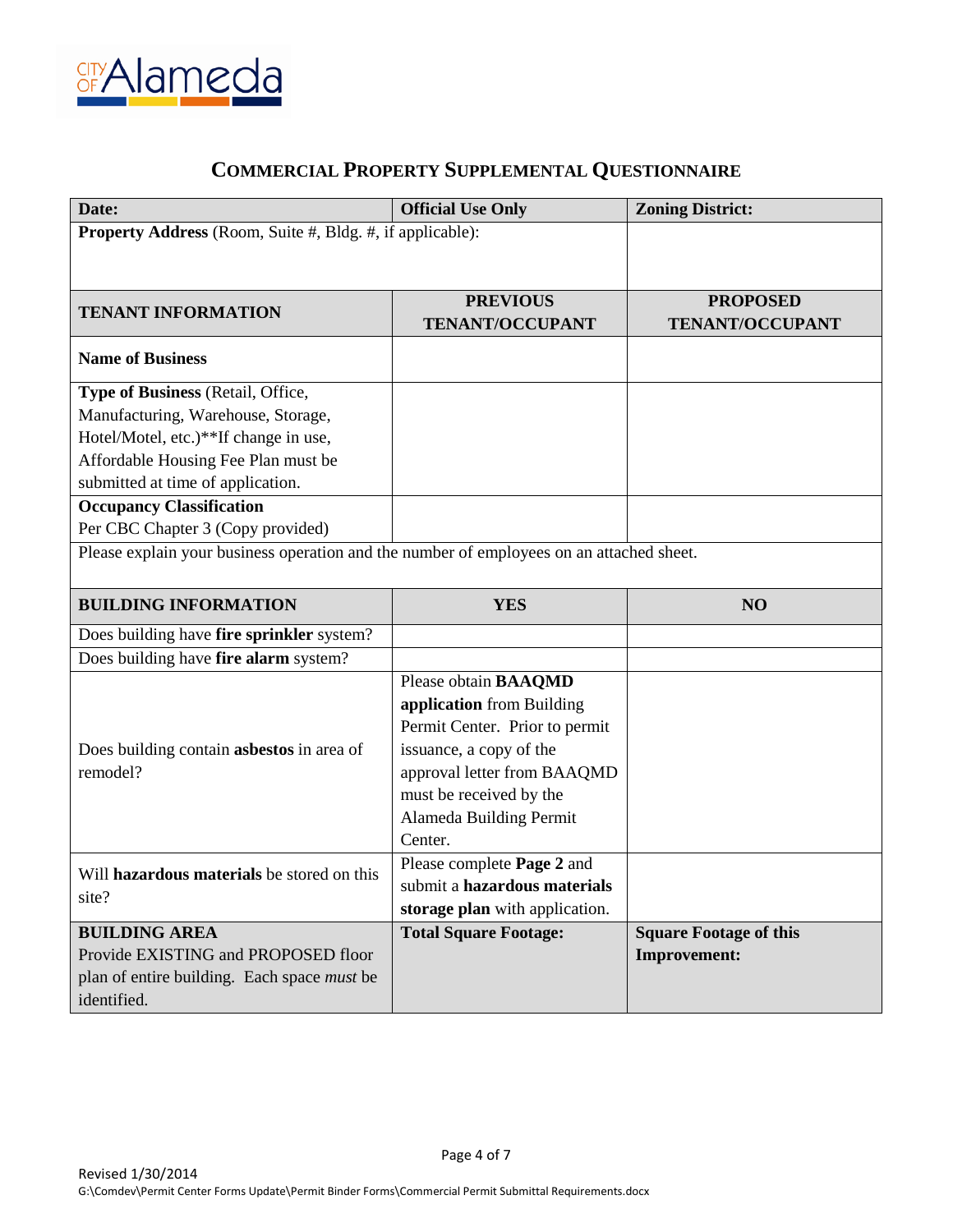

## **USE AND OCCUPANCY CLASSIFICATIONS**

Structures or portions of structures shall be classified with respect to occupancy in one or more of the groups listed below. A room or space that is intended to be occupied at different times for different purposes shall comply with all the requirements that are applicable to each of the purposes for which the space will be occupied. Refer to 2007 CBC Chapter 3 for more detailed occupancy descriptions.

| <b>OCCUPANCY</b><br><b>GROUP</b> | DESCRIPTION OF OCCUPANCY                                                                                                                                                                                                                                                                                                                                                                                                                                                                                                                                                                                                                                                                                                                                                                                                                                       |
|----------------------------------|----------------------------------------------------------------------------------------------------------------------------------------------------------------------------------------------------------------------------------------------------------------------------------------------------------------------------------------------------------------------------------------------------------------------------------------------------------------------------------------------------------------------------------------------------------------------------------------------------------------------------------------------------------------------------------------------------------------------------------------------------------------------------------------------------------------------------------------------------------------|
| A-1                              | Assembly uses, usually with fixed seating, intended for the production and viewing of the performing arts or<br>motion pictures including motion pictures and television production studio sound stages, motion picture theaters,<br>symphony and concert halls.                                                                                                                                                                                                                                                                                                                                                                                                                                                                                                                                                                                               |
| $A-2$                            | Assembly uses intended for food and/or drink consumption including banquet halls, nightclubs, restaurants,<br>taverns and bars.                                                                                                                                                                                                                                                                                                                                                                                                                                                                                                                                                                                                                                                                                                                                |
| $A-3$                            | Assembly uses intended for worship, recreation or amusement including amusement arcades, art galleries,<br>bowling alleys, places of religious worship, community halls, courtrooms, dance halls, exhibition halls, funeral<br>parlors, gymnasiums without spectator seating, indoor swimming pools, indoor tennis courts, lecture halls,<br>libraries, museums, waiting areas in transportation terminals, pool and billiard parlors.                                                                                                                                                                                                                                                                                                                                                                                                                         |
| $A-4$                            | Assembly uses intended for viewing of indoor sporting events and activities with spectator seating including<br>arenas, skating rinks, swimming pools, tennis courts.                                                                                                                                                                                                                                                                                                                                                                                                                                                                                                                                                                                                                                                                                          |
| $A-5$                            | Assembly uses intended for participation in or viewing outdoor activities including amusement park structures,<br>bleachers, grandstands, and stadiums.                                                                                                                                                                                                                                                                                                                                                                                                                                                                                                                                                                                                                                                                                                        |
| $\overline{B}$                   | Business for professional or service-type transactions, including storage of records and accounts: Airport traffic<br>control towers, animal hospitals, banks, barber and beauty shops, car wash, civic administration, outpatient clinic,<br>dry cleaning and laundries, educational occupancies for students above the $12th$ grade, electronic data processing,<br>laboratories, motor vehicle showrooms, post offices, print shops, professional services, radio and television<br>stations, telephone exchanges, training and skill development not within a school or academic program.                                                                                                                                                                                                                                                                  |
| $\overline{E}$                   | Educational occupancy used by more than 6 persons at any one time through the $12th$ grade; daycare services for<br>more than 6 children older than 2-1/2 years of age.                                                                                                                                                                                                                                                                                                                                                                                                                                                                                                                                                                                                                                                                                        |
| $F-1$                            | Factory industrial moderate-hazard occupancy for aircraft, appliances, athletic equipment, automobiles, bakeries,<br>beverages (over 12% alcohol content), bicycles, boats, brooms or brushes, business machines, cameras and photo<br>equipment, canvas or similar fabric, carpets and rugs, clothing, construction and agricultural machinery,<br>disinfectants, dry cleaning and dyeing, electric generation plants, electronics, engines, food processing, furniture,<br>hemp products, jute products, laundries, leather products, machinery, metals, millwork, musical instruments,<br>optical goods, paper mills or products, photographic film, plastic products, printing or publishing, recreational<br>vehicles, refuse incineration, shoes, soaps and detergents, textiles, tobacco, trailers, upholstering, wood<br>distillation and woodworking. |
| $F-2$                            | Factory industrial low-hazard occupancy for beverages (up to 12% alcohol content), brick and masonry, ceramic<br>products, foundries, glass products, gypsum, ice, and metal products.                                                                                                                                                                                                                                                                                                                                                                                                                                                                                                                                                                                                                                                                         |
| $H-1$                            | High-hazard occupancy containing materials that pose a detonation hazard including explosives, detonable<br>organic peroxides, Class 4 oxidizers, unstable materials, and detonable pyrophoric materials.                                                                                                                                                                                                                                                                                                                                                                                                                                                                                                                                                                                                                                                      |
| $H-2$                            | High-hazard occupancy containing materials that pose a deflagration hazard or a hazard from accelerated burning<br>including Class I, II, or IIIA flammable or combustible liquids stored in open or pressurized containers,<br>combustible dusts, cryogenic fluids, flammable gases, organic peroxides, Class 3 oxidizers, nondetonable<br>pyrophoric liquids, solids and gases, nondetonable Class 3 unstable materials, and Class 3 water-reactive<br>materials.                                                                                                                                                                                                                                                                                                                                                                                            |
| $H-3$                            | High-hazard occupancy containing materials that readily support combustion or that pose a physical hazard<br>including Class I, II, or IIIA flammable or combustible liquid stored in closed containers, combustible fibers,<br>consumer fireworks, oxidizing cryogenic fluids, flammable solids, Class II and III organic peroxides, Class 2 and<br>3 oxidizers, oxidizing gases, Class 2 unstable/reactive materials, and Class 2 water-reactive materials.                                                                                                                                                                                                                                                                                                                                                                                                  |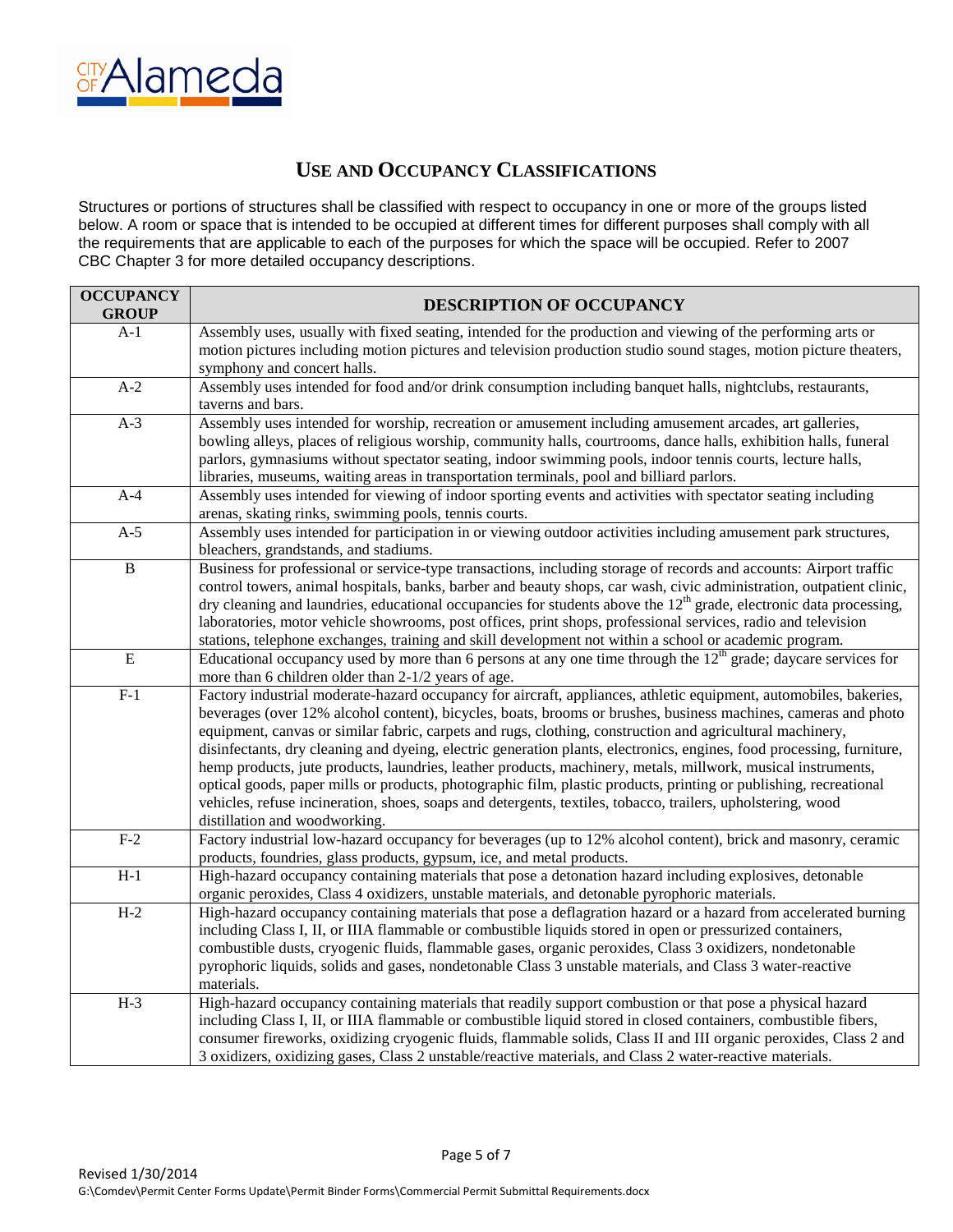

| <b>OCCUPANCY</b><br><b>GROUP</b> | DESCRIPTION OF OCCUPANCY                                                                                                                                                                                                                                                                                                                                                                                                                                                                                                                                                                                                  |
|----------------------------------|---------------------------------------------------------------------------------------------------------------------------------------------------------------------------------------------------------------------------------------------------------------------------------------------------------------------------------------------------------------------------------------------------------------------------------------------------------------------------------------------------------------------------------------------------------------------------------------------------------------------------|
| $H-4$                            | High-hazard occupancy containing materials that are health hazard including corrosives, highly toxic and toxic<br>materials.                                                                                                                                                                                                                                                                                                                                                                                                                                                                                              |
| $H-5$                            | Semiconductor fabrication facilities and comparable research and development areas in which high quantity of<br>hazardous production materials are used.                                                                                                                                                                                                                                                                                                                                                                                                                                                                  |
| $I-1$                            | Institutional occupancy housing clients, on a 24-hour basis, who because of age, mental disability or other<br>reasons, live in a supervised residential environment that provides personal care services, including assisted living<br>facilities and social rehabilitation facilities.                                                                                                                                                                                                                                                                                                                                  |
| $I-2$                            | Institutional occupancy used for medical, surgical, psychiatric, nursing or custodial care on a 24-hour basis for<br>more than 6 persons who are classified as nonambulatory or bedridden, including hospitals, nursing homes,<br>mental hospitals and detoxification facilities, child-care facilities, and ambulatory care facilities.                                                                                                                                                                                                                                                                                  |
| $I-3$                            | Institutional occupancy inhabited by one or more persons who are under restraint, including prisons, jails,<br>reformatories, detention centers, correctional centers, and juvenile halls.                                                                                                                                                                                                                                                                                                                                                                                                                                |
| $I-4$                            | Day-care facilities occupied by more than 6 persons of any age who receive custodial care for less than 24 hours<br>by individuals other than parents or guardians, relatives by blood, marriage or adoption and in a place other than<br>the home of the person cared for, including adult care facilities and child care facilities.                                                                                                                                                                                                                                                                                    |
| $\mathbf{M}$                     | Mercantile occupancy used for the display and sale of merchandise, and involves stocks of goods, wares or<br>merchandise incidental to such purposes and accessible to the public, including department stores, drug stores,<br>markets, motor fuel-dispensing facilities, retail or wholesale stores and sales rooms.                                                                                                                                                                                                                                                                                                    |
| $R-1$                            | Residential occupancy containing sleeping units where the occupants are primarily transient in nature, including<br>boarding houses, hotels, motels, and efficiency dwelling units.                                                                                                                                                                                                                                                                                                                                                                                                                                       |
| $R-2$                            | Residential occupancy containing sleeping units or more than two dwelling units where the occupants are<br>primarily permanent in nature, including apartment houses, boarding houses, convents, dormitories, fraternities<br>and sororities, nontransient hotels, monasteries, nontransient motels, vacation timeshare properties, and<br>nontransient efficiency dwelling units.                                                                                                                                                                                                                                        |
| $R-3$                            | Residential occupancies where the occupants are primarily permanent in nature and not classified as Group R-1,<br>R-2, R-3.1, R-4 or I, including buildings other than townhouses that do not contain more than two dwelling units,<br>townhouses not more than three stoies above grade in height with a separate means of egress, congregated living<br>facilities with 16 or fewer persons.                                                                                                                                                                                                                            |
| $R-3.1$                          | Facilities licensed by a governmental agency for a residentially based 24-hour care facility providing<br>accommodations for 6 or fewer clients of any age.                                                                                                                                                                                                                                                                                                                                                                                                                                                               |
| $R-4$                            | Residential occupancy for residential care/assisted living facilities including more than 6 ambulatory clients,<br>excluding staff.                                                                                                                                                                                                                                                                                                                                                                                                                                                                                       |
| $S-1$                            | Moderate-hazard storage that are not classified as Group S-2, including storage of levels 2 and 3 aerosols, aircraft<br>repair hangar, bags, bamboos and rattan, baskets, belting, books and paper in rolls or packs, boots and shoes,<br>buttons, cardboard and cardboard boxes, clothing, cordage, dry boat storage, furniture, furs, clues, mucilage,<br>pastes and size, grains, horns and combs, leather, linoleum, lumber, motor vehicle repair garages, photo<br>engravings, resilient flooring, silks, soaps, sugar, tires, tobacco, cigars, cigarettes and snuff, upholstery and<br>mattresses, and wax candles. |
| $S-2$                            | Low-hazard storage of noncombustible materials including aircraft hangar, asbestos, beverages (up to 12%)<br>alcohol), cement in bags, chalk and crayons, dairy products, dry cell batteries, electrical coils, electrical motors,<br>empty cans, food products, fresh fruit and vegetables, frozen foods, glass, glass bottles, gypsum board, inert<br>pigments, ivory, meats, metal cabinets, metal desks, metal parts, metals, mirrors, oil-filled and other types of<br>distribution transformers, parking garages (open or enclosed), porcelain and pottery, stoves, talc and soapstones,<br>washers and dryers.     |
| $\mathbf U$                      | Utility and miscellaneous structures not classified in any specific occupancy, including agricultural buildings,<br>aircraft hangars accessory to a one- or two-family residence, barns, carports, fences more than 6 feet high, grain<br>silos accessory to a residential occupancy, greenhouses, livestock shelters, private garages, retaining walls, sheds,<br>stables, tanks, and towers.                                                                                                                                                                                                                            |

Page 6 of 7